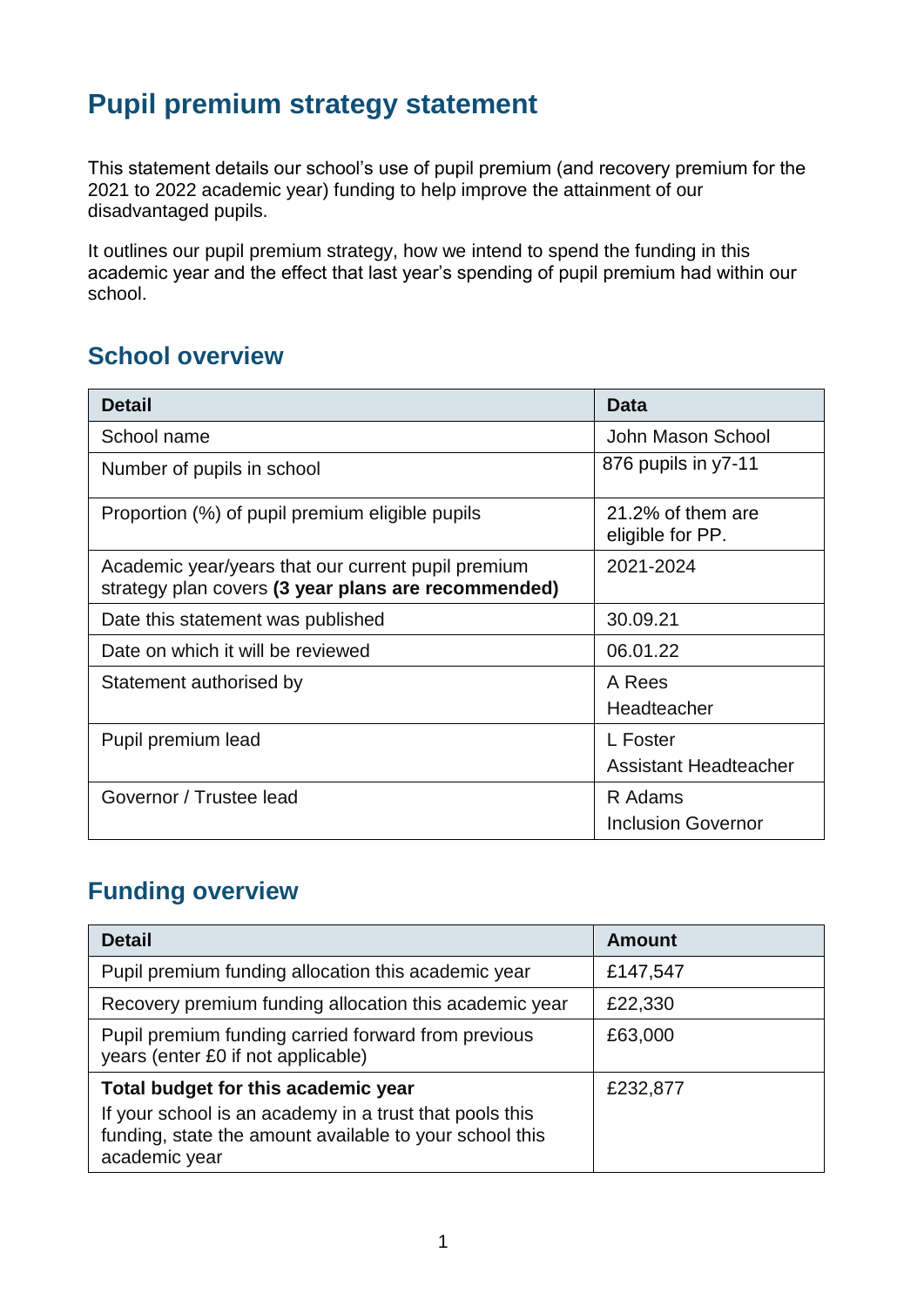# **Part A: Pupil premium strategy plan**

# **Statement of intent**

**[Tailored, ambitious inclusion](https://docs.google.com/document/d/17iqk-KrEyJUov5rlgILGlJS_f8Bfnh42DufSyMBosEU/edit#heading=h.agvrqxsr5o61) -** Aspirational provision tailored to the individual needs of students, delivered by a specialist team and a confident, informed staff. Together, we will remove barriers to learning.

Through rigorous tracking, careful planning and targeted support and intervention we aim to provide all children the access and opportunities to enjoy academic success regardless of socio-economic background. We strive to raise the bar of expectations for all students including our disadvantaged students. In doing so we will raise lifelong aspirations, focus on removing barriers to learning and achieving excellence ensuring that no child is left behind because of socio-economic disadvantage. The school takes a research based, evidence informed approach and refers to research carried out by expert organisations, such as the findings of the Education Endowment Fund.

Our approach will be responsive to common challenges and individual needs, rooted in robust diagnostic assessment, not assumptions about the impact of disadvantage. The approaches we have adopted complement each other to help pupils excel. To ensure they are effective we will:

- ensure disadvantaged pupils are challenged in the work that they're set;
- act early to intervene at the point need is identified;
- adopt a whole school approach in which all staff take responsibility for disadvantaged pupils' outcomes and raise expectations of what they can achieve.

The barriers to learning that our disadvantaged students face can be very different pupil to pupil, the challenges are often complex and varied and therefore there cannot be a "one size fits all" approach. We will ensure that all teaching staff have an appreciation of who the pupil premium students are and understand what data is telling them. Consequently, will be able to identify strengths and weaknesses from a subject perspective and therefore be able to strategically intervene to close knowledge and skills gaps through tailored high quality first wave teaching, support and intervention.

The focus of our pupil premium strategy is to support all disadvantaged pupils to achieve highly in the classroom and in wider school life. We also consider the challenges faced by non-disadvantaged vulnerable pupils, such as those who have a social worker and young carers. The activity we have outlined in this statement is also intended to support their needs.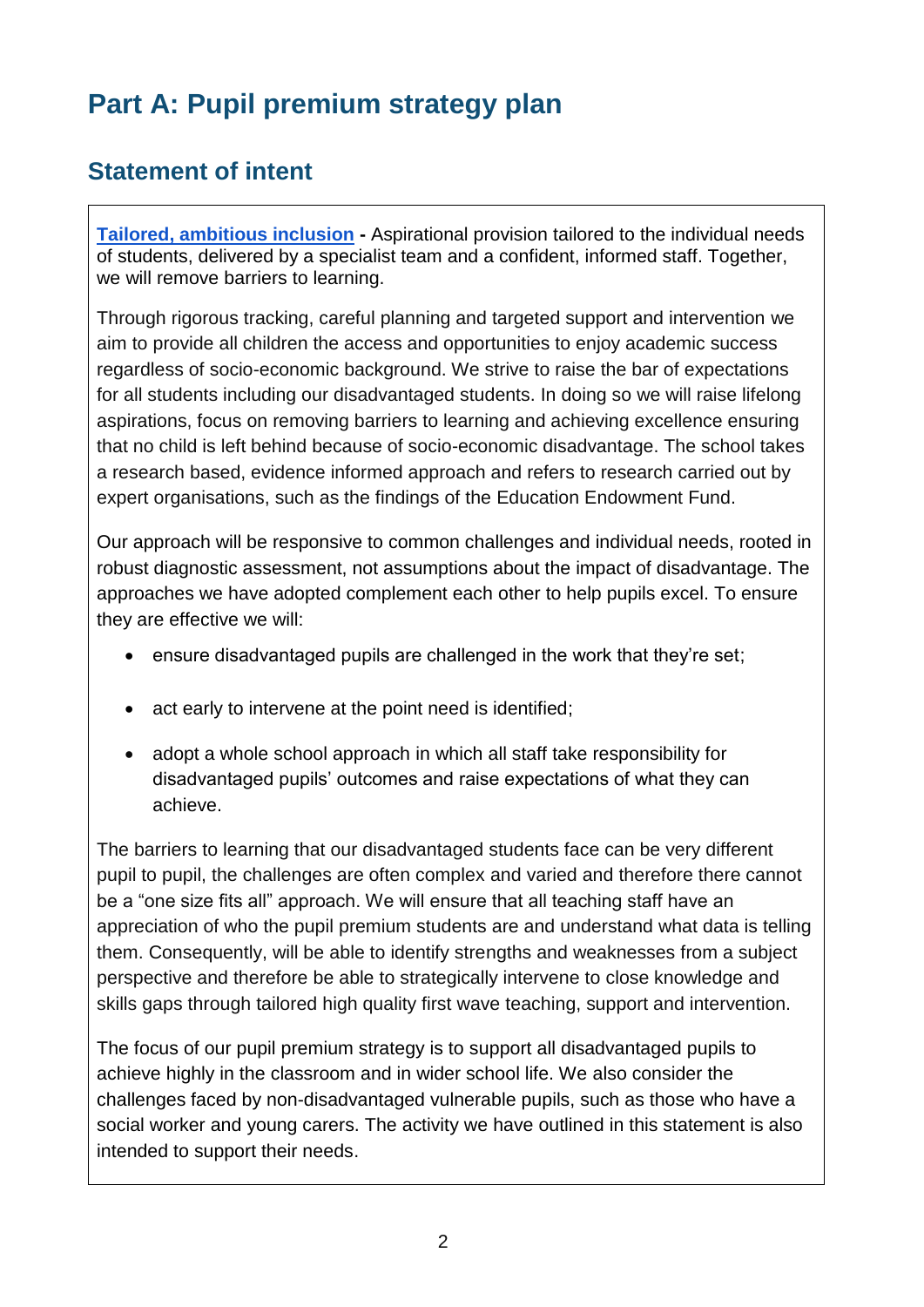# **Challenges**

This details the key challenges to achievement that we have identified among our disadvantaged pupils.

| <b>Challenge</b><br>number | <b>Detail of challenge</b>                                                                                                                                                                                                                                                                                                                                                                                                                                                                                                                                                                                                                                                                                                             |
|----------------------------|----------------------------------------------------------------------------------------------------------------------------------------------------------------------------------------------------------------------------------------------------------------------------------------------------------------------------------------------------------------------------------------------------------------------------------------------------------------------------------------------------------------------------------------------------------------------------------------------------------------------------------------------------------------------------------------------------------------------------------------|
| 1                          | Attainment gap: Core attainment of disadvantaged pupils is generally lower<br>than that of their peers, and students struggle with literacy and numeracy<br>through the transition period in Y7. Progress gaps for PP/SEND learners exist<br>in Y8/9 and thus disadvantage students as they embark on GCSE/BTec<br>courses.                                                                                                                                                                                                                                                                                                                                                                                                            |
|                            | KS3 data drop for Core subjects (May '21):                                                                                                                                                                                                                                                                                                                                                                                                                                                                                                                                                                                                                                                                                             |
|                            | Year 7 (current Y8) the gap -6% (% on track in majority of subjects)<br>Year 8 (current Y9): the gap -15%. (% on track in majority of subjects)                                                                                                                                                                                                                                                                                                                                                                                                                                                                                                                                                                                        |
|                            | At KS4 all subjects data drop (Nov '21):                                                                                                                                                                                                                                                                                                                                                                                                                                                                                                                                                                                                                                                                                               |
|                            | Year 10 P8 PP to non-PP gap is -1.06 (Nov 2021 data drop). Literature,<br>Science, Music, Psychology, German and Drama are showing a lack of<br>expected progress.                                                                                                                                                                                                                                                                                                                                                                                                                                                                                                                                                                     |
|                            | Year 11 P8 PP to non-PP gap of -0.99 with Geography, German and Media<br>Studies reporting lower than expected progress. Also, have additional focus to<br>increase the proportion of disadvantaged students entering and passing the<br>EBacc qualifications, as well as boosting the attainment in Core at 5+ EM.                                                                                                                                                                                                                                                                                                                                                                                                                    |
| $\overline{2}$             | <b>Literacy barriers:</b> assessments, data and teacher observations suggest<br>students at KS3, who are eligible for Pupil Premium funding and /or are on the<br>SEND register, generally have lower levels of reading comprehension than<br>peers. This impacts their progress in all subjects.                                                                                                                                                                                                                                                                                                                                                                                                                                      |
|                            | At JMS, between Sept 2021 and Dec 2021, the Y7 PP students made 3<br>months progress in reading ages on average, this compares to a 4 month gain<br>for non-PP. Y8 data (same dates) shows the PP making more progress than<br>non-PP with an 8 month gain, over a non-PP of a 6 month gain – both taken in<br>a 3 month period. For Y9, the data set shows a 10 month gain over 3 months<br>for Y9 PP students, comparing favourably with the 3 month gain for non-PP.<br>This shows our reading programme is making headway at the latter stages of<br>KS3 and is ensuring rapid progress for vulnerable students.                                                                                                                   |
| 3                          | Attendance: our attendance data indicates that attendance for our<br>disadvantaged cohort is 89.3 compared to non-PP at 92.1% (period<br>01.09.21-27.11.21) (period 01.09.21-27.11.21) In terms of PA PP figures we<br>have 69 meeting threshold out of a total of 232 (29.7% of PA are PP) which is<br>higher than the PP % of cohort by about 9%. Of those 45% are Y7 students.<br>Historically, in the IDSR, we held rates of absence at 5.9 in Autumn 2020,<br>which placed us in the highest 20% of schools with a similar level of<br>deprivation. Similarly, the persistent absence rate is 16.2% (same top 20%<br>place). Both need to move to national averages (in 50%) and then improve to<br>the higher quartile for 2024. |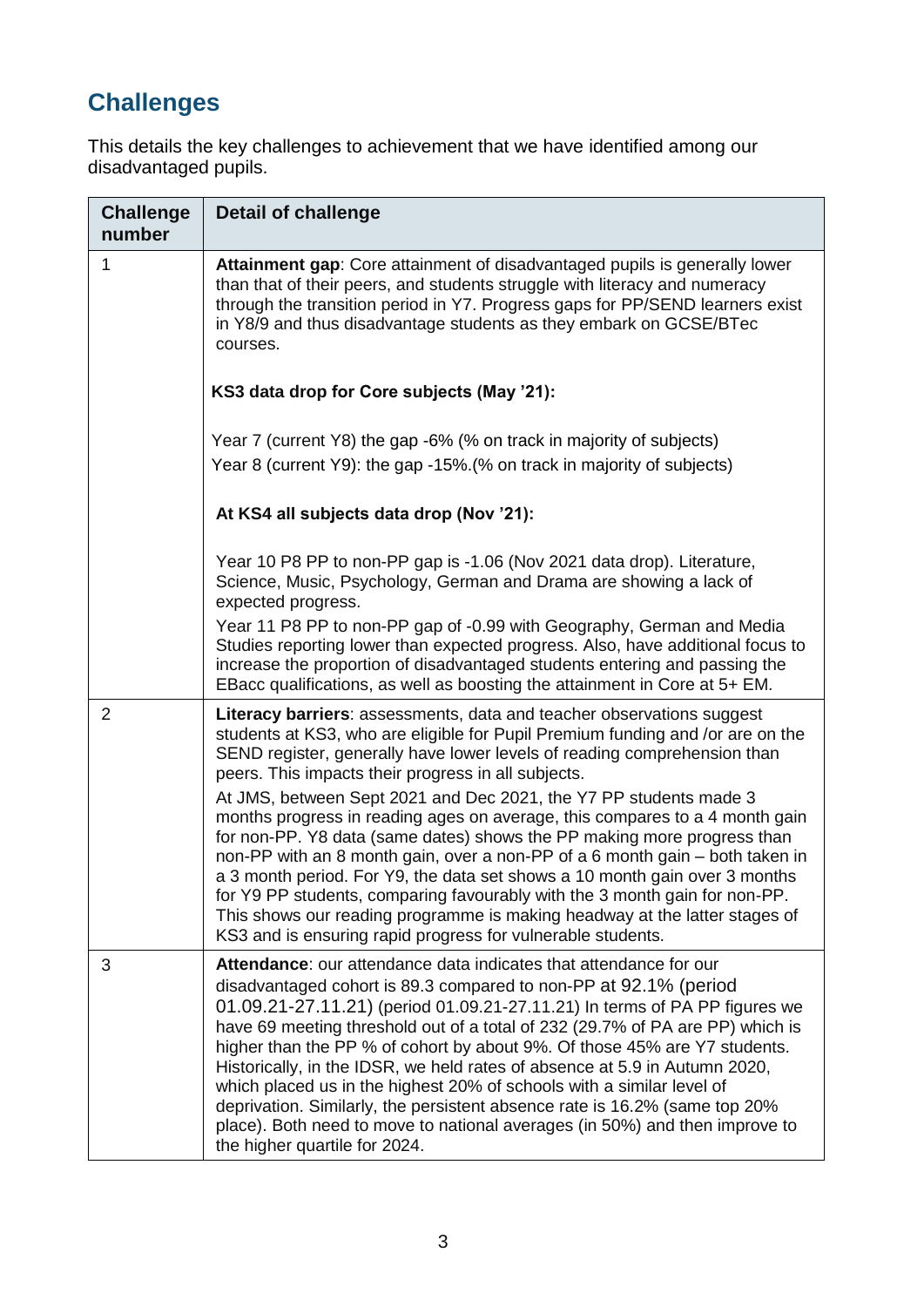4 **SEMH**: Vulnerable cohorts report/behave in ways that show they feel excluded or actively exclude themselves from timetabled lessons (exit cards/truancy/lateness). We find the levels of anxiety are more pronounced post lockdown- parents, students and teachers report this to be cited often as a reason for not attending/engaging in learning. Our assessments (including wellbeing survey), observations and discussions with pupils and families have identified social and emotional issues for many pupils, such as anxiety, depression (diagnosed by medical professionals) and low self-esteem. This is partly driven by concern about catching up lost learning and exams/future prospects, and the lack of enrichment opportunities due to the pandemic. These challenges particularly affect disadvantaged pupils, including their attainment. During the pandemic, teacher referrals for support markedly increased. 24 pupils (17 of whom are disadvantaged) currently require additional support with social and emotional needs, with 30 (21 of whom are disadvantaged) currently receiving small group interventions.

#### **Intended outcomes**

This explains the outcomes we are aiming for **by the end of our current strategy plan**, and how we will measure whether they have been achieved.

| <b>Intended outcome</b>                                         | <b>Success criteria</b>                                                                                                                                                                                                                                                                                                                                         |
|-----------------------------------------------------------------|-----------------------------------------------------------------------------------------------------------------------------------------------------------------------------------------------------------------------------------------------------------------------------------------------------------------------------------------------------------------|
| Improved attainment and progress for<br><b>PP/SEND students</b> | By the end of our current plan 2021-24, 70%<br>of our disadvantaged pupils will attain in line<br>with FFT20 expected outcomes, with Option<br>subjects reducing the PP gap to 5% or less.<br>The headline figure for %5+EM will improve<br>from 29.2% to 55% or above (in line with our<br>current non-PP figure).                                             |
|                                                                 | The percentage of disadvantaged students<br>entering EBacc will improve from 10% (7 out<br>of 70 entered are disadvantaged<br>(PP/SEND); we will increase that by 25<br>students to 32 totalling at least 40% of the<br>EBacc cohort entry. The EBacc average<br>points will improve from 2.65 to 4.49 or<br>above (in line with our current non-PP<br>figure). |
| Improved literacy and reading levels                            | Reading teacher assessments at KS3 and<br>the results of the Accelerated Reader<br>programme demonstrate improved<br>comprehension skills among disadvantaged<br>pupils, (see initial data analysis above for<br>detail and evidence).                                                                                                                          |
|                                                                 | Teachers should recognise an improved<br>Attitude to Learning score for this group, as<br>well as improvement through engagement in<br>lessons and book scrutiny. JMS will be in<br>line with or above National/OCC for writing<br>and reading.                                                                                                                 |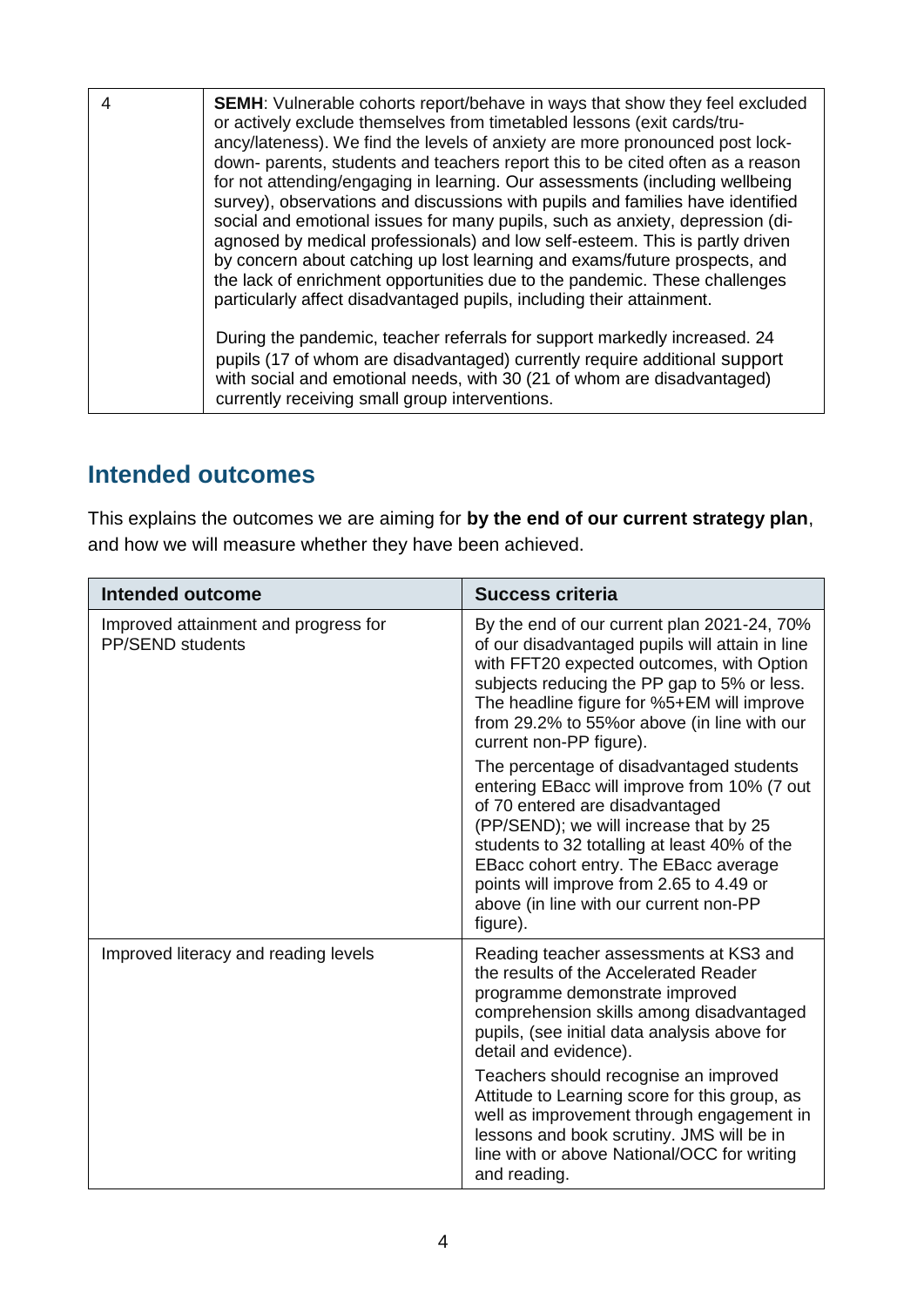| Improved attendance of PP students                                                                                                                 | Sustained attendance from 2024<br>demonstrated by:<br>The overall absence rate for all pupils being<br>no more than 5%, and the attendance gap<br>between disadvantaged pupils and their<br>non-PP peers being reduced by 2%. JMS<br>will be in line with National/Oxfordshire<br>secondary's.                                                                        |
|----------------------------------------------------------------------------------------------------------------------------------------------------|-----------------------------------------------------------------------------------------------------------------------------------------------------------------------------------------------------------------------------------------------------------------------------------------------------------------------------------------------------------------------|
| Improved metacognitive and self-regulatory<br>skills - better engagement in lessons                                                                | Improved attitude to learning scores for<br>disadvantaged cohort: teacher reports and<br>class observations show that disadvantaged<br>pupils are more able to regulate their own<br>learning. This finding is supported by<br>homework completion rates across all<br>classes and subjects.                                                                          |
| Improved well-being and support and<br>outcomes for Social, Emotional and Mental<br>Health of all students, including the<br>disadvantaged cohort. | Student well-being improves for all pupils,<br>including the disadvantaged cohort,<br>demonstrated by qualitative data from<br>student voice, surveys, and teacher<br>observations, as well as improvements in<br>both attendance and progress data.<br>SEMH voice shows improved access to<br>support and attitude to learning/attendance<br>improves for key group. |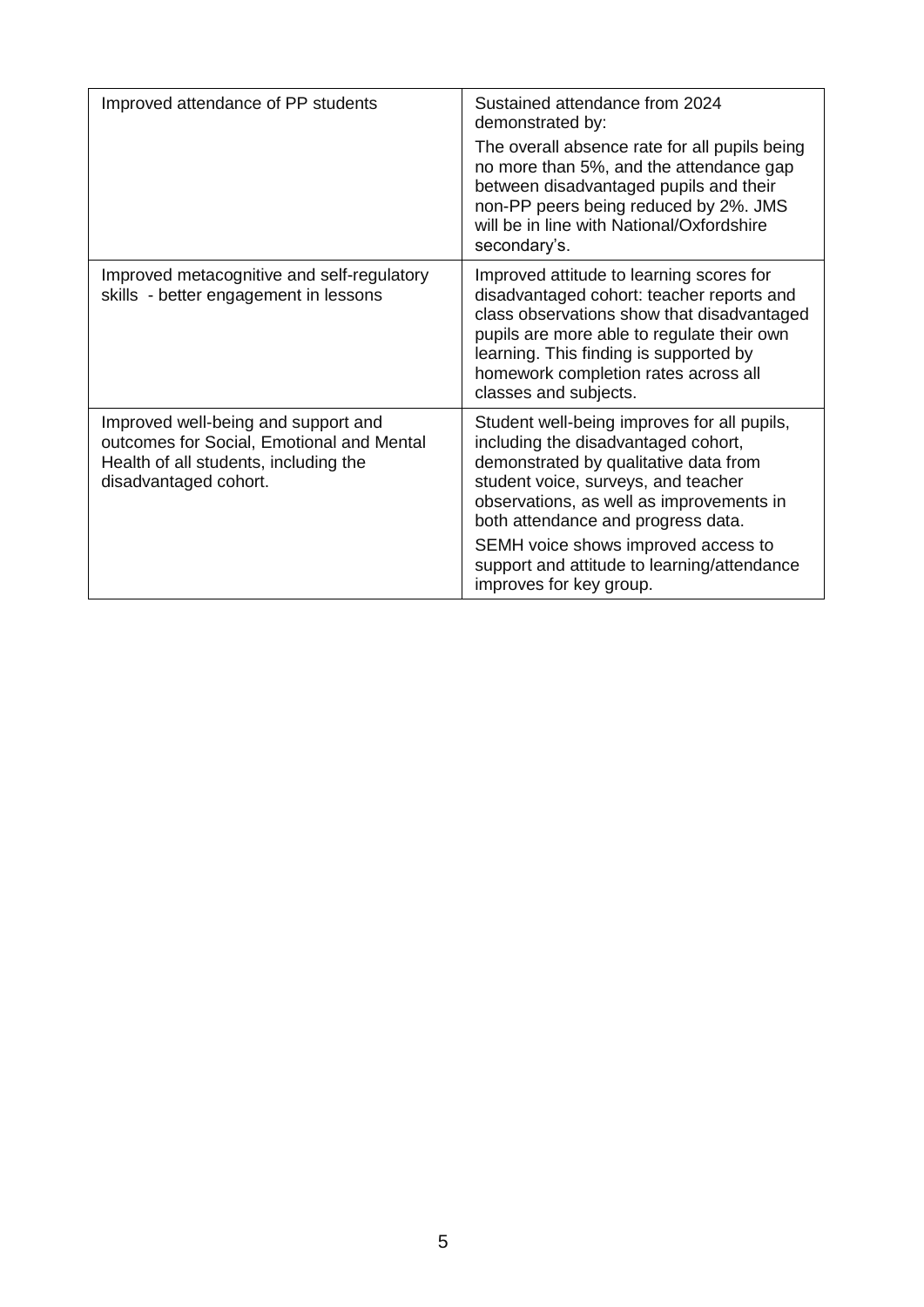# **Activity in this academic year**

This details how we intend to spend our pupil premium (and recovery premium funding) **this academic year** to address the challenges listed above.

#### **Teaching (for example, CPD, recruitment and retention)**

Budgeted cost: £98,332

| <b>Activity</b>                                                                       | <b>Evidence that supports this</b><br>approach                                                                                                                                          | <b>Challenge</b><br>number(s)<br>addressed |
|---------------------------------------------------------------------------------------|-----------------------------------------------------------------------------------------------------------------------------------------------------------------------------------------|--------------------------------------------|
| CPD: Inclusive T&L<br>(meeting time all staff)                                        | T&L lead oversees Learning group with<br>Inclusive strategies for all project work                                                                                                      | 1                                          |
| CPD/recruitment:<br>Overhaul of Inclusion<br>team/area and<br>additional TA (£17,760) | Inclusion faculty supporting inclusive<br>strategies: additional TA to allow EHCP<br>statutory needs to be met in the<br>classroom, and improve attendance and<br>progress of key group | 1 and $3$                                  |
| CPD: Literacy push<br>(literacy resources<br>£1,000)                                  | EET reading strategies in school used<br>to improve reading ages and vocabulary<br>acquisition                                                                                          | 2                                          |
| Core Literacy TA<br>(E17,760)                                                         | PP TA to support the needs in the class<br>for our K level students (not EHCP) with<br>literacy                                                                                         | 1 and $2$                                  |
| <b>SSM PP</b><br>(E24,799)                                                            | Student support /home liaison worker<br>0.6                                                                                                                                             | $3$ and $4$                                |
| Counsellor<br>£8,000                                                                  | 15 hrs (5 hrs = 33% funded from PP)                                                                                                                                                     | $\overline{\mathcal{A}}$                   |
| <b>Student Support worker</b><br>(E23, 365)                                           | 37 hrs pw.                                                                                                                                                                              | $3$ and $4$                                |
| <b>EAL HLTA</b><br>(£28,193)=£ 5,638                                                  | 20% costed to PP as that is the<br>proportion of IYA EAL who are PP.                                                                                                                    | 1 and $2$                                  |

#### **Targeted academic support (for example, tutoring, one-to-one support structured interventions)**

Budgeted cost: £ 91,008

| <b>Activity</b>              | Evidence that supports this approach                                                                        | <b>Challenge</b><br>number(s)<br>addressed |
|------------------------------|-------------------------------------------------------------------------------------------------------------|--------------------------------------------|
| Curriculum                   | <b>Improving Literacy in Secondary Schools</b>                                                              | 1,2 and $4$                                |
| support with<br>Overlearning | Pre-learning and revisiting key words and concepts<br>in smaller groups; Acquiring disciplinary literacy is |                                            |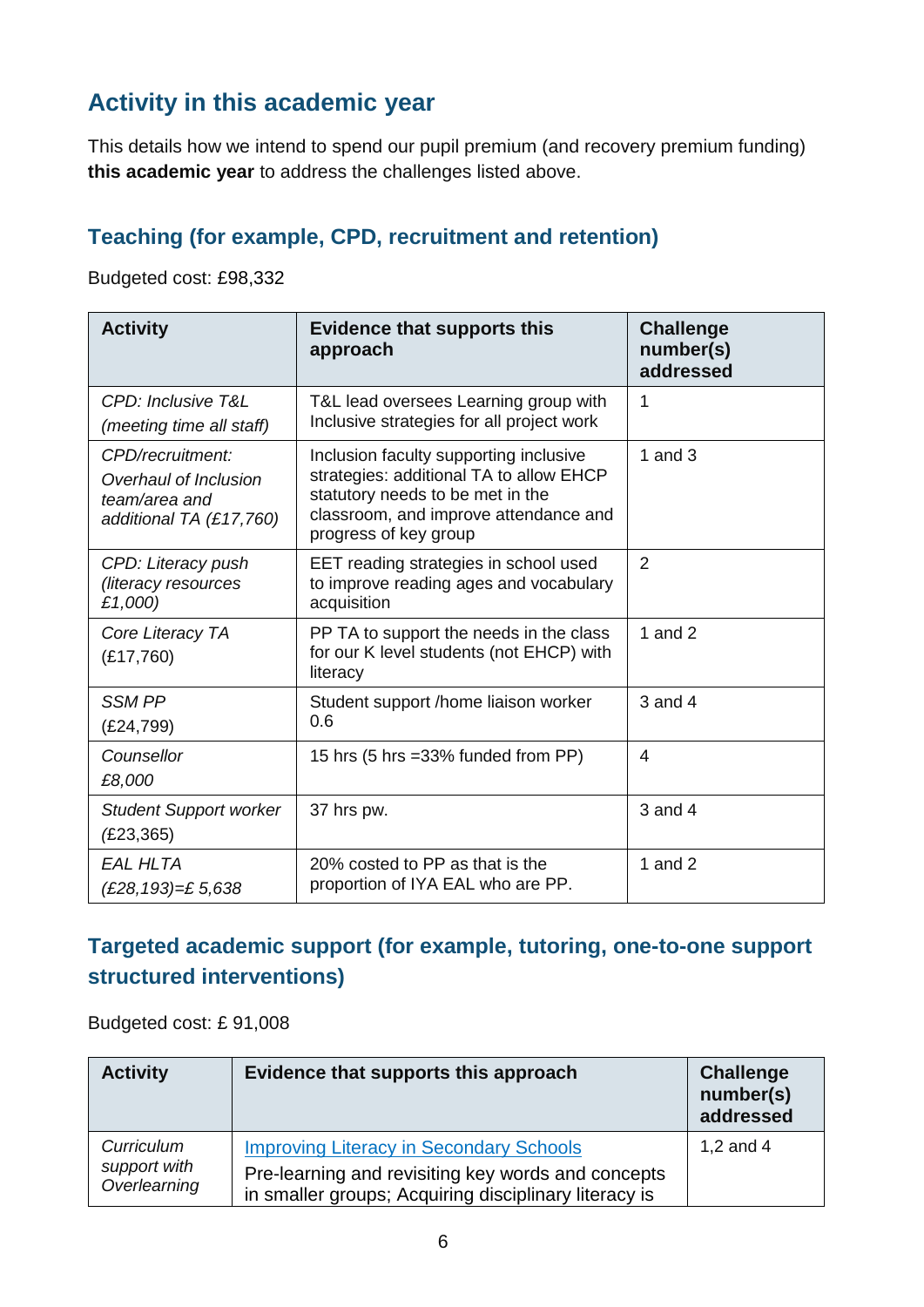| sessions<br>(E62, 834)                                                                        | key for students as they learn new, more complex<br>concepts in each subject:                                                                                                                                                                                                                                                                                                                                                                       |            |
|-----------------------------------------------------------------------------------------------|-----------------------------------------------------------------------------------------------------------------------------------------------------------------------------------------------------------------------------------------------------------------------------------------------------------------------------------------------------------------------------------------------------------------------------------------------------|------------|
| Curriculum<br>support Key<br>Skills (£13,674)                                                 | <b>Improving Literacy in Secondary Schools</b><br>Small group literacy sessions. Corrective Reading<br>provides you with the tools to help close the achievement<br>gap by addressing deficiencies in both Decoding and<br>Comprehension. It is an intensive intervention for<br>students reading one or more years below their<br>chronological age.                                                                                               | 1,2 and 4  |
| Supporting<br>PP/SEND by<br>extending SLT<br>key worker<br>provision/<br>mentoring<br>(E2000) | SLT key workers of high needs students on the SEND<br>register to ensure Pupil Passport s help teachers<br>planning with practical strategies for classroom learning.<br>(Evidence: SEND COP 2015)                                                                                                                                                                                                                                                  | 1, 3 and 4 |
| Academic<br>Interventions-<br>reading in KS4<br><b>DEAR</b> time<br>(E4000)                   | Reading comprehension strategies   Toolkit Strand  <br><b>Education Endowment Foundation   EEF</b><br>JMS reads – we provide resources and SLT time on<br>a rota to undertake guest reads. All KS4 students<br>receive 5x 20 minutes of reading aloud per week.                                                                                                                                                                                     | 1 and $2$  |
| Subject-led<br>tutoring and<br><b>National</b><br><b>Tutoring</b><br>Programme<br>(E6,000)    | DfE endorsed provision. Tuition targeted at specific<br>needs and knowledge gaps can be an effective method<br>to support low attaining pupils or those falling behind,<br>both one to one and small groups.<br>https://educationendowmentfoundation.org.uk/education-<br>evidence/teaching-learning-toolkit/one-to-one-tuition<br>https://educationendowmentfoundation.org.uk/education-<br>evidence/teaching-learning-toolkit/small-group-tuition | 1 and $2$  |
| P6 learning<br>(E2,000)                                                                       | Additional catch up and study skills revision classes<br>running weekly – previous internal data, including<br>student voice and progress outcomes for attenders<br>suggests it has $a + \text{impact}$ .<br>https://educationendowmentfoundation.org.uk/education-<br>evidence/teaching-learning-toolkit/small-group-tuition                                                                                                                       | 1          |
| Curriculum<br>literacy - foci<br>on key words<br>across all<br>faculties (£500)               | Closing the word gap is key to improving the life chances<br>of disadvantaged students. Vocabulary is a huge<br>predictor of how far children succeed.<br>https://www.oup.com.cn/test/word-gap.pdf                                                                                                                                                                                                                                                  | 1, 2 and 4 |

# **Wider strategies (for example, related to attendance, behaviour, wellbeing)**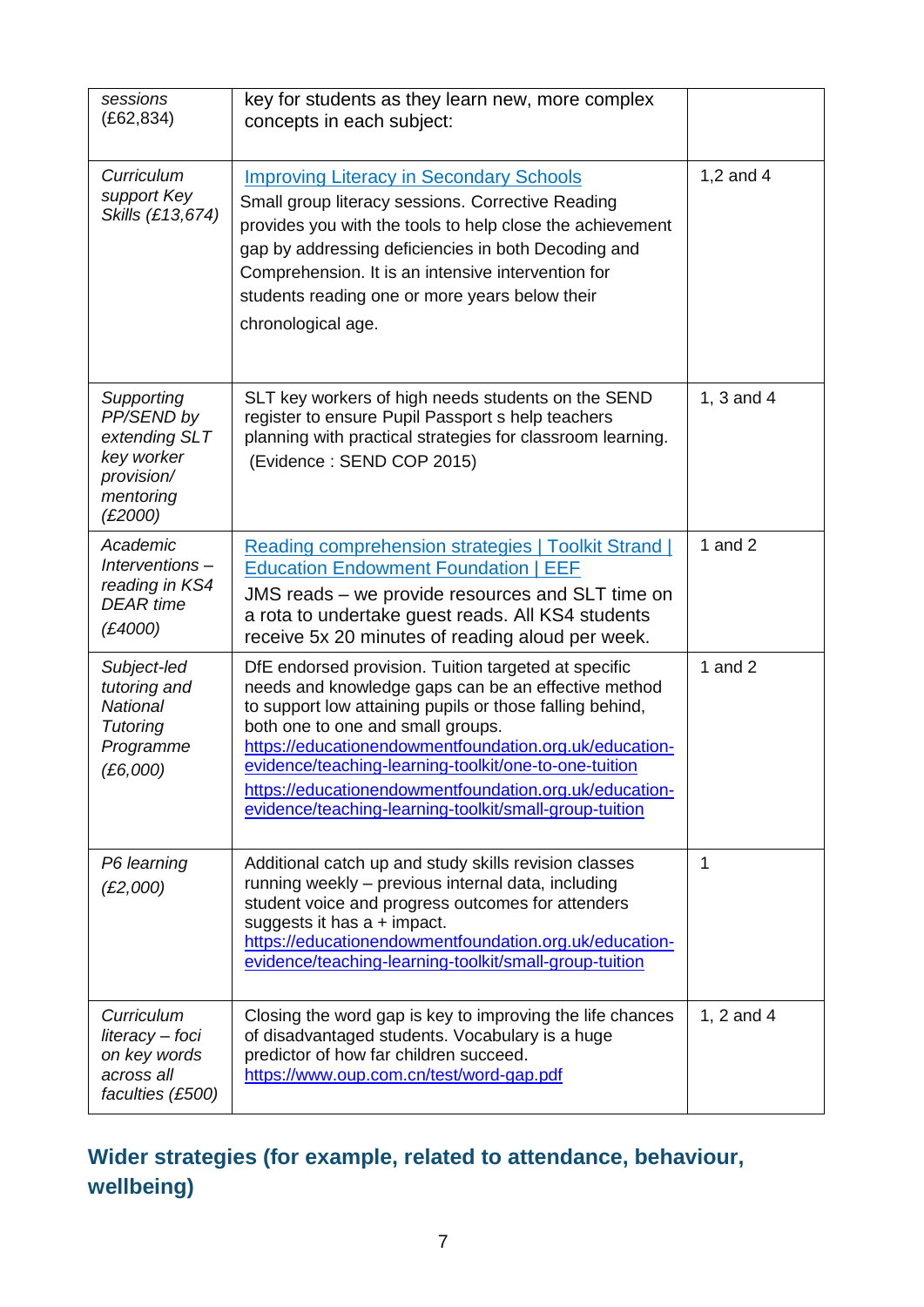### Budgeted cost: £ *43,547*

| <b>Activity</b>                                                                                                                | <b>Evidence that supports this</b><br>approach                                                 | <b>Challenge</b><br>number(s)<br>addressed |
|--------------------------------------------------------------------------------------------------------------------------------|------------------------------------------------------------------------------------------------|--------------------------------------------|
| ARR, DEAR readers,<br>buddies and 0.2 of<br>Librarian costs, texts<br>(Costed in staffing<br>above plus £7,500py<br>resources) | EET reading strategies in school used<br>to improve reading ages and vocabulary<br>acquisition | $\overline{2}$                             |
| Student support worker:<br>Attendance and<br>behaviour (Costed in<br>staffing above)                                           | Close relations with home to elicit best<br>attendance rates for PA and risk of PA             | 1, 3 and 4                                 |
| Counsellor 0.6<br>(Costed in staffing<br>above)                                                                                | To support SEMH                                                                                | $3$ and $4$                                |
| PP alternative<br>curriculum budget<br>(E7,000)                                                                                | Top slice of restricted funds to support<br>alternative pathways for PPP students              | 1, 3 and 4                                 |
| <b>Breakfast Club</b><br>(13,000)                                                                                              | To offer breakfast to students to ensure<br>they arrive ready to learn                         | 3                                          |
| <b>Trips</b><br>(E9,000)                                                                                                       | To contribute to trips to ensure cultural<br>capital                                           | 1 and 4                                    |
| Uniform and equipment<br>(E7, 047)                                                                                             | Breaking barriers by resourcing<br>individual students                                         | $3$ and $4$                                |

**Total budgeted cost: £232,877**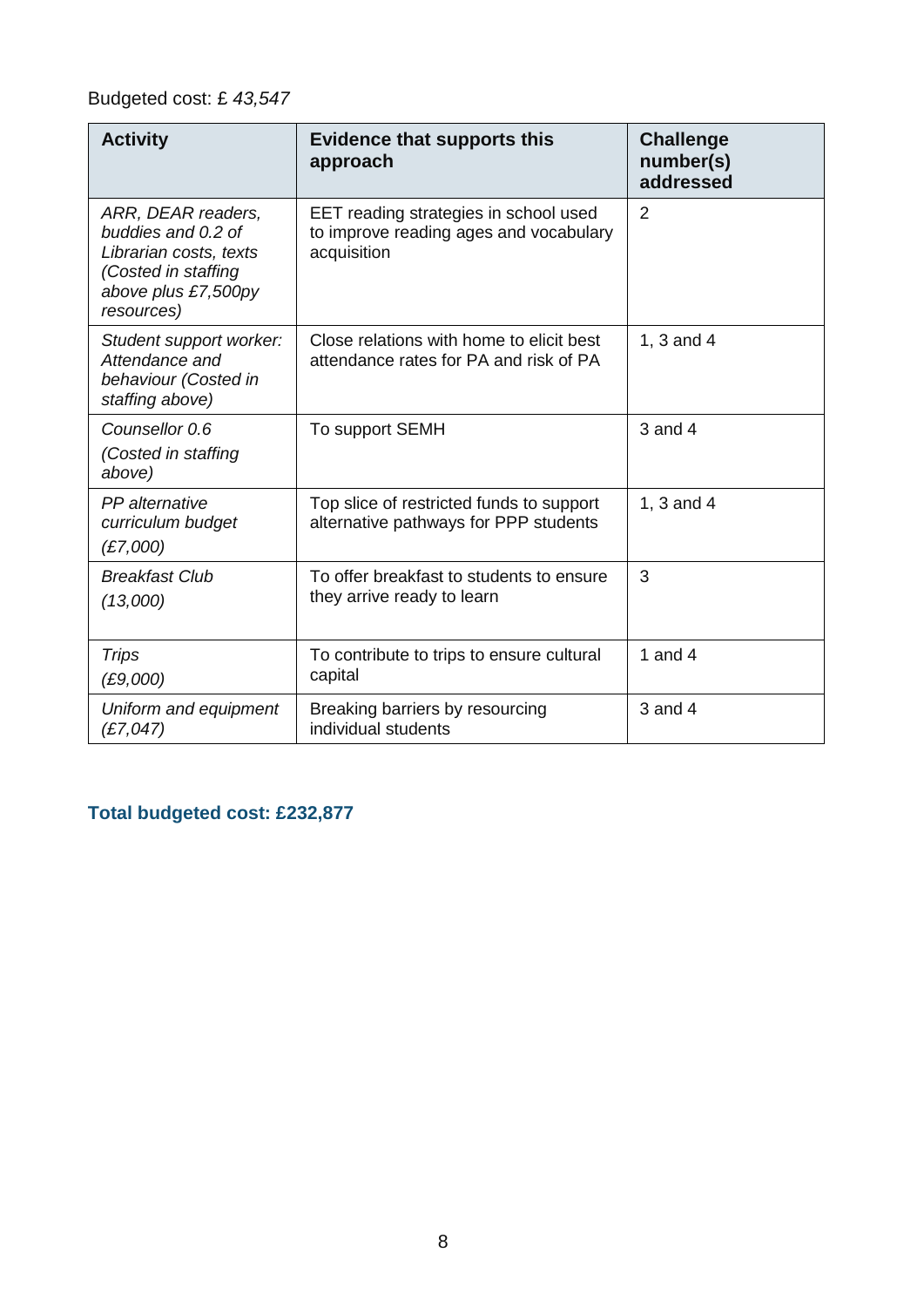# **Part B: Review of outcomes in the previous academic year**

# **Pupil premium strategy outcomes**

This details the impact that our pupil premium activity had on pupils in the 2020 to 2021 academic year.

#### **2020-21:**

We spent the majority of the Premium, but due to lockdown, we were re-imbursed for foreign trips, and did not use all of the money on the in-school items – such as Breakfast club, therefore we had a surplus of £65,000 which has rolled forward to this year's PP restricted budget. In summary, we had success with the previous activities, including: Government IT rollout; home-chrome scheme; Bursaries to support vulnerable families; English intervention for Y11 using the additional English teacher employed on a fixed term basis from Jan – July 2021; P6 sessions which ran every night from March onwards; and the National Tutoring Programme, using the local tutoring company Bramble, which had a 50% success rate in terms of attendance/engagement.

#### **Impact July '21:**

- 1. Quality First Teaching has been improved and this improves the experience for all Pupil Premium students. 88% of lessons observed in the 3 triangulation weeks show the work and oral contributions of Pupil Premium students is in line with the work of non-PP peers (this was undertaken remotely in part). Blended learning offer in place and the take up improved from Lockdown 1 to 2 so that 76% of PP were regularly in remote 'live' learning experiences by Lockdown 2.
- 2. The Pupil Premium teaching and learning PLEDGE is in place in 83% of lessons seen (Nov-20) and over 90% (Jul-21).
- 3. Attendance: PP attendance gap is closing slightly by 0.7% since Nov '21 but remains 89.9PP v. 94.8% non-PP. PP data shows marginal improvement over the year and is a smaller gap than OCC and national report for PP/SEND and attendance generally. – work to continue with PP and especially PP in the PA category.
- 4. Teaching leads to improved outcomes for eligible students: Progress gaps are narrowing for Disadvantaged students in 2021 -0.89 compared to -1.23 in 2019. PAH disadvantaged students moved from -1.02 in 2019 to +0.39 this year.
- 5. Data captures for Y10 show that the overall P8 gap is currently -1.06 with PP P8 at -0.76 and the non-PP P8 at 0.3.
- 6. Year 8: PP -15% gap on track PP to Non-PP.
- 7. Year 7: -6% gap on track PP to Non-PP. English gap is a concern at 15%. Targeted intervention to continue Sept 21 onwards.
- 8. External verification has been successfully undertaken: OFSTED report cited the Pupil Premium work as in line with non-PP students May '19: 'Leaders are now using the additional funding for disadvantaged pupils effectively. Consequently,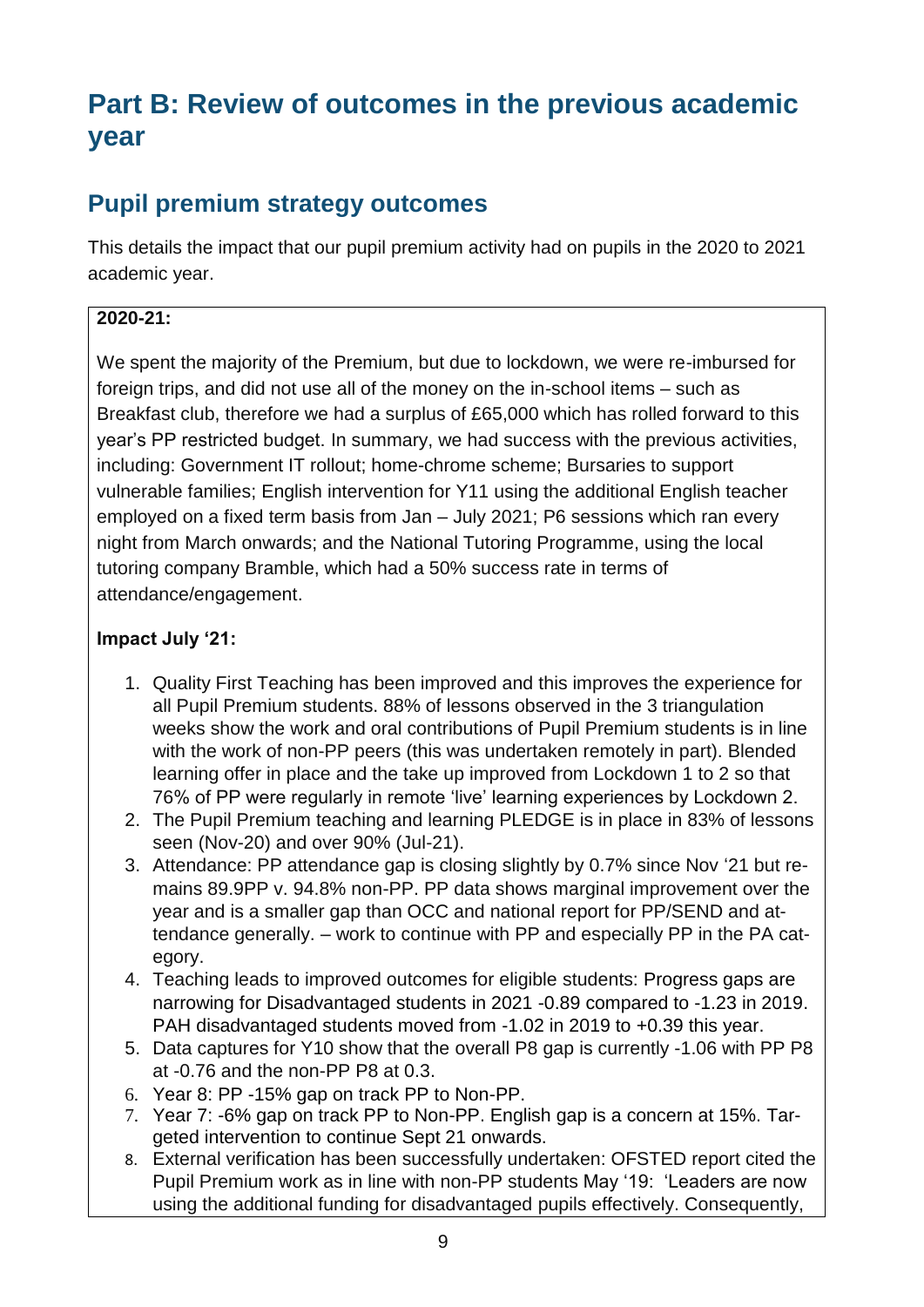in the majority of pupils' books, there were no noticeable differences between the standard of work produced by disadvantaged pupils and others.' (OFSTED June 19). The Pupil Premium external review in March 2019 was also positive. our School Improvement Partner writes: 'Students work with high levels of cooperation and concentration. Work is challenging and they are clearly enjoying their courses. They work independently of staff who support sensitively and all those spoken to are keen to explain what they are doing and share their outcomes. No difference is seen between provision and support of PP students. PP students are confident within an inclusive climate for learning.' (PP Review 26<sup>th</sup>) March, 2019). The external review post lockdown with our partners at Maiden Erlegh (July 2021) focussed on SEND provision rather than specifically PP.

- 9. Three sets of Learning Walks showed 90%+ positive in terms of on task, pledge followed and teaching to the needs of the individuals.
- 10.Student Attitude to learning data shows that the Pupil Premium students are engaged and over 60% have scores of 2 or better (good+) with KS3 at 70%+.
- 11.PP Directory has been used to track the provision for all PP students on our register (198 on roll) and the impact has been we have been able to quickly resolve issues, remove barriers and ensure students are ready to learn: the bursary spend has been efficiently allocated; the attendance of PP students has improved (see earlier data); current tracking shows an improvement of those moving from at risk of PA to over 90% attendance bracket. We are supporting some PA students to return but 3 per year group with extremely poor attendance do affect figures and those removed, show the vast majority are attending better than in previous years (over 96% in KS3/over 92% at KS4). PP students want to be in school and do report that they feel safe.
- 12.Increased levels of engagement in lessons and with homework is due largely to the introduction of the Chromebook scheme: impact is also monitored in terms of student voice. We received 79 government chromebooks and also funded for a further 121 within the PP budget so that every student who is PP has access to a chromebook at home over the pandemic and can access live learning and Googleclassroom.
- 13.The **bursary offer** of up to £100 per student has been accessed by the majority of students in each year group. Students have used their bursary to access learning in a variety of ways: equipment; revision books; bicycles; further trip subsidy; musical instruments; school uniform including shoes and winter coats; chromebooks and other IT accessories such as dongles, headphones and software.

### **Externally provided programmes**

*Please include the names of any non-DfE programmes that you purchased in the previous academic year. This will help the Department for Education identify which ones are popular in England*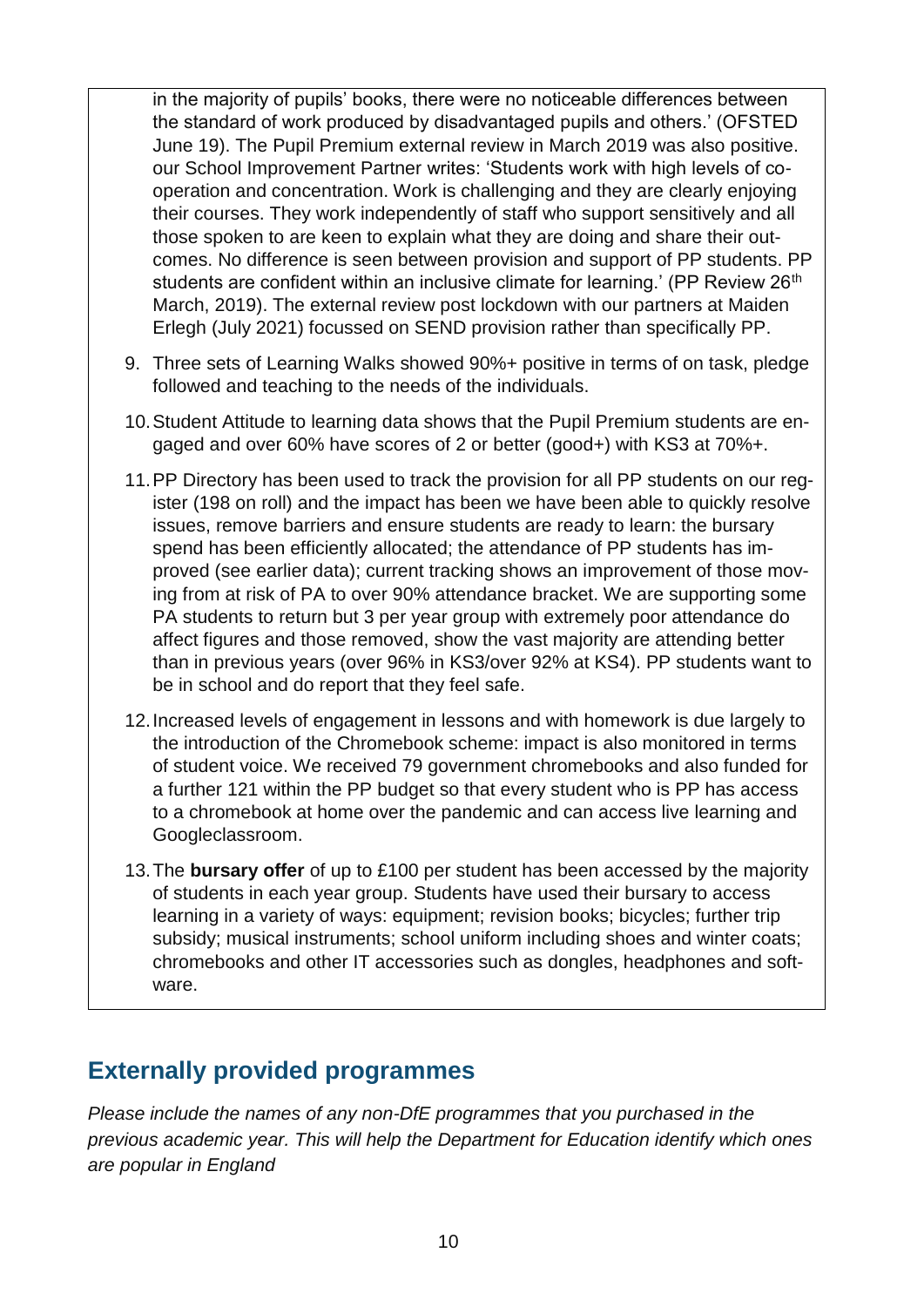| <b>Programme</b>             | <b>Provider</b>         |
|------------------------------|-------------------------|
| NTP (DfE)                    | <b>Bramble Tutoring</b> |
| Online support for PA pupils | Academy 21              |

# **Service pupil premium funding (optional)**

*For schools that receive this funding, you may wish to provide the following information:* 

| <b>Measure</b>                                                                    | <b>Details</b>                                           |
|-----------------------------------------------------------------------------------|----------------------------------------------------------|
| How did you spend your service pupil<br>premium allocation last academic year?    | Bursary and PP mentor                                    |
| What was the impact of that spending on<br>service pupil premium eligible pupils? | Removed barriers to learning and gave<br>social support. |